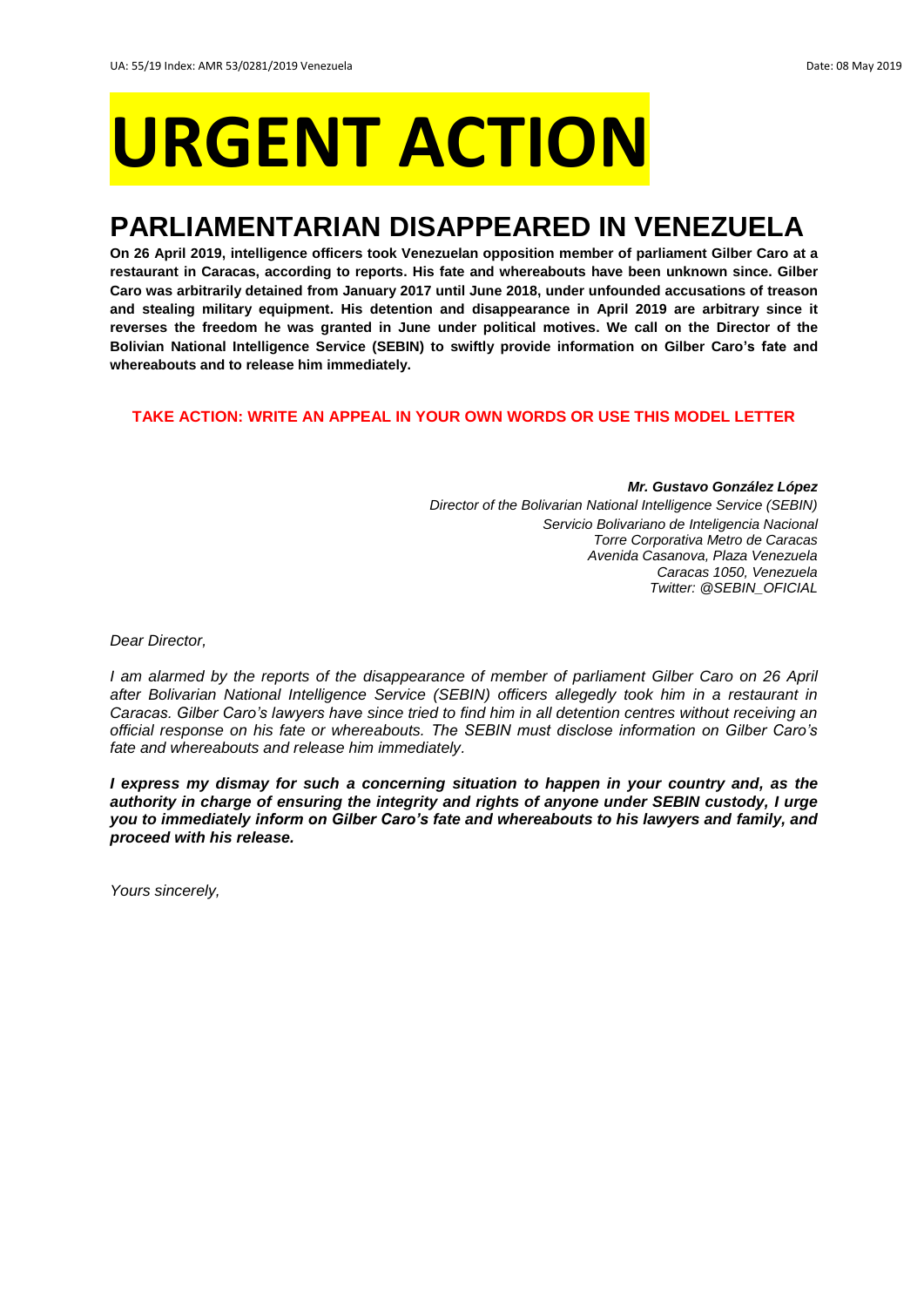## **ADDITIONAL INFORMATION**

Gilber Caro is a self-made activist for the rights of inmates, a political activist, and member of parliament for an opposition party.

On January 2017, he was detained by officers of the Bolivarian National Intelligence Service (SEBIN) while on his way to Caracas and was later charged with "treason" and "stealing military weapons". Gilber Caro spent over a year in prison under those unfounded and politically motivated charges. He was conditionally released, however the court in charge of his case reversed this decision on 23 April 2019, although the decision was allegedly notified on 6 May 2019. The authorities still deny that he was arrested on 26 April, and his whereabouts and fate are still unknown.

Gilber Caro's previous arbitrary detention was documented by Amnesty International in its report *Silenced by Force* [\(www.amnesty.org/en/docuemnts/amr53/6014/2017/en/\)](http://www.amnesty.org/en/docuemnts/amr53/6014/2017/en/), and extensively campaigned for his and other 21 people's release.

An unprecedented human rights crisis in Venezuela has been deepening since 2014, with authorities responding to claims for change and respect of their human rights with extrajudicial killings, abusive use of force and arbitrary detentions of those who protest and dissent, including political leaders and, as in this case, members of parliament without fulfilling the requirements for lifting the constitutionally granted parliamentary immunity.

**PREFERRED LANGUAGE TO ADDRESS TARGET:** Spanish. You can also write in your own language.

**PLEASE TAKE ACTION AS SOON AS POSSIBLE UNTIL:** 19 June 2019 Please check with the Amnesty office in your country if you wish to send appeals after the deadline.

**NAME AND PREFFERED PRONOUN:** Gilber Caro (He, His, Him)

**LINK TO PREVIOUS UA:** <https://www.amnesty.org/en/documents/amr53/7992/2018/en/> <https://www.amnesty.org/en/documents/amr53/8076/2018/en/>